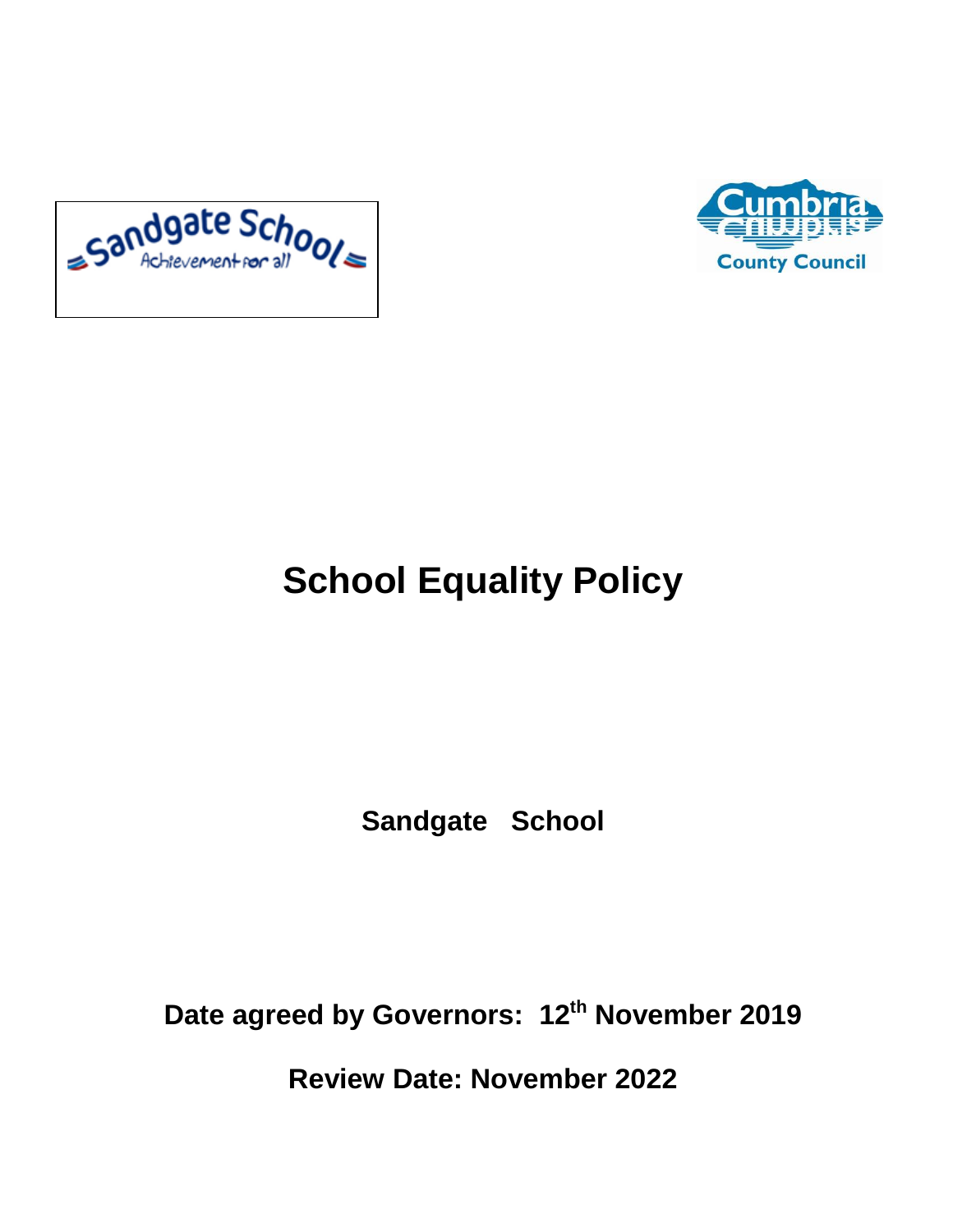### **Equality Statement**

### Our vision:

### Achievement for all

### Our Mission:

To fulfill this through developing every child's personality, abilities and talents to the full, to be the best they can be

This Equality Policy is intended to conform to the letter of the Equality Act (2010). The policy recognises that the school has a duty to remove discrimination, advance equality of opportunity and foster good relations, by integrating equality into the school's core priorities and functions.

This Equality Policy will inform our School Improvement Plan as this will enable us to:

- Demonstrate how promoting equality and eliminating discrimination can help raise standards
- Ensure that equality and diversity are part of the school's core business both as a school and as an employer
- Ensure that our priorities for raising standards support our equality objectives
- Ensure a safe place and environment for pupils, staff, parents and families.

To ensure success and meet the Public Sector Equality Duty the school will:

- Publish annual information to demonstrate compliance with the Public Sector Equality Duty [PSED]
- Publish Equality objectives and review them annually

### **What do we mean by Equality and Diversity?**

Equality refers to outcomes, making sure that all social groups benefit equally from our activities. Diversity recognises that we can only achieve equality by taking into account the different needs of the population. Equality is impossible to achieve without recognising diversity.

### **What do we mean by a Protected Characteristic?**

The Equality Act (2010) introduced the concept of a Protected Characteristic. This is an aspect, or characteristic, of a person's identity that is protected from discrimination. The concept recognises that we are all individual, however that our individuality is made up of characteristics we share with others. The following are the nine Protected Characteristics recognised by the Equality Act:

- Gender
- Marital status and civil partnership
- Pregnancy/Maternity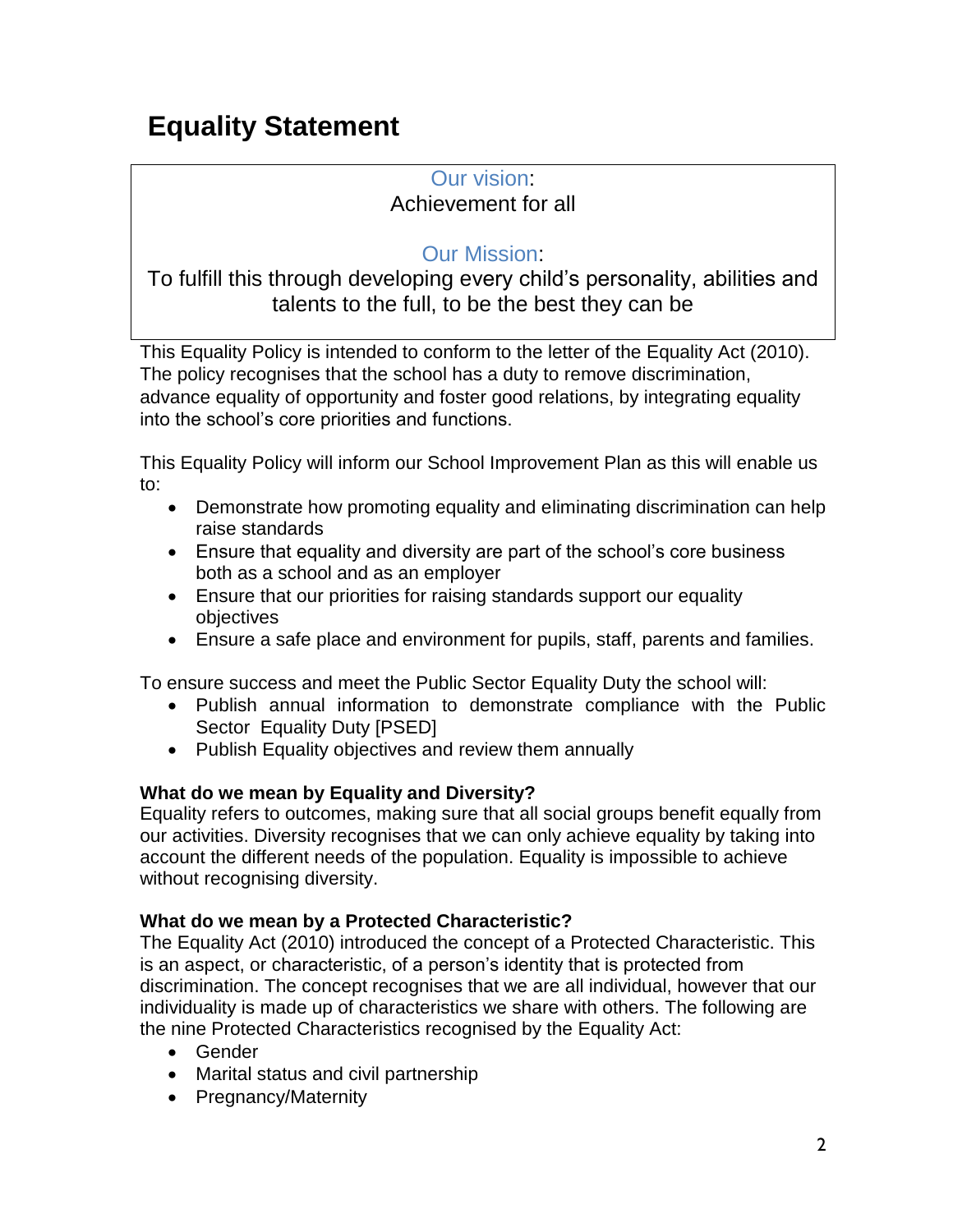- Transgender
- Disability
- **•** Ethnicity
- Age
- Religion and Belief
- Sexual Orientation

### **What is discrimination?**

Discrimination is a type of negative treatment that affects a whole group of people who share a Protected Characteristic, or an individual, because they belong to a group. In the Equality Act this is called a Protected Characteristic. Discrimination is shaped by social assumptions that feed into:

- The way people behave towards each other
- The way in which institutions operate

Discrimination gives rise to long term patterns of inequality in terms of:

- Educational attainment
- Employment opportunities
- Distribution of wealth and resources
- Health and mental health wellbeing
- Involvement in the criminal justice system
- Disengagement
- Potential radicalisation

Direct discrimination is when a person is treated less favourably than others because of their (real or perceived) identification within the 9 characteristics.

Indirect discrimination is when there are rules or procedures that have the effect of discriminating against certain groups of people within the 9 characteristics.

The Equality Policy at Sandgate School applies to staff, governors, pupils, parents/carers, visitors, and those connected with the school in the wider sense e.g. members of Family and Friends,

- The school expects that any external services offered through the school will comply with its Equality Policy.
- Staff, pupils, parents are consulted regularly regarding their views on the school in Annual Reviews, via surveys in school Council meetings and in forums.

• The Equality Policy will be promoted within the school community and feature on its website. The school will provide a copy for anyone who requests it and be available to explain it further if necessary.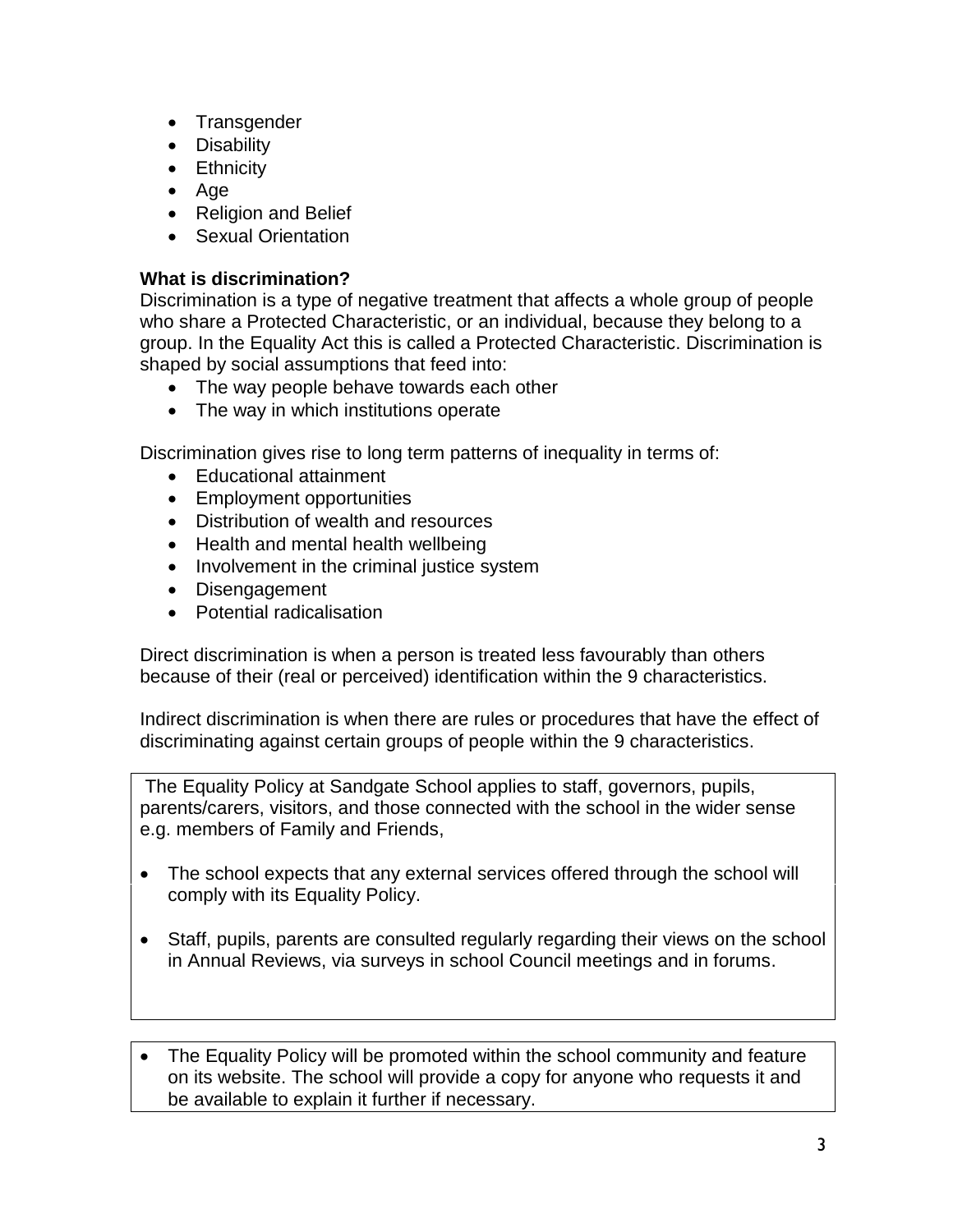- The Head teacher has responsibility for managing the Equality Policy and action plan.
- There will be an annual report to governors regarding implementation of the action plan, and this will also be published on the school website.

### **Profile of our school**

The school, at the time of writing, has 94 pupils on roll. The school completes a Census bi-annually which captures the 9 characteristics.

All pupils have an Education, Health and Care Plan relating to their learning difficulties, In addition, many experience additional physical, visual or hearing impairments. Some pupils use wheelchairs, for part or all of the time, and both of the schools sites are fully accessible to them.

Student Council meets regularly, and are able to raise any matters for discussion, or share any concerns

The school at the time of writing, has 89 staff.

Cumbria in general experiences a smaller number of ethnic groups than many counties, and this is reflected within the makeup of pupils, staff and governors at Sandgate School.

Schoosl are expected to interpret the current legislation in ways which are appropriate to its own context, neighbourhood, history and circumstances.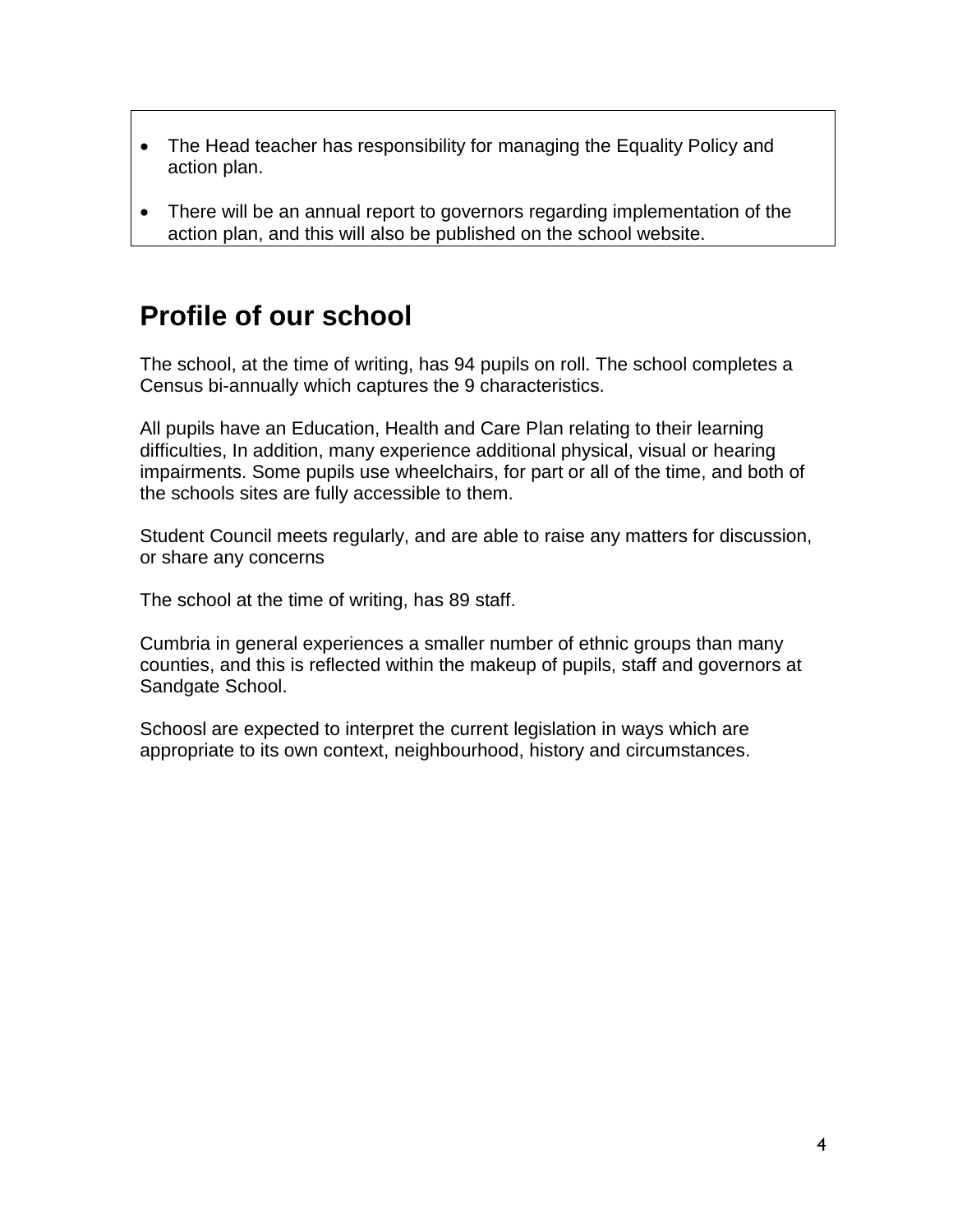# **Ethnicity Equality Policy**

### **What are the key Race Equality issues for our school?**

Continue to develop students' understanding of the racial diversity of the UK. As a predominantly white community both in school and in the local community this is particularly important.

### **What steps has the school taken to address racial incidents and racist bullying?**

This is an area we will continue to monitor via the behaviour logging system. Any incidents would be logged and then logged at County level as in line with County Policy. The school has had no logs of racist incidents in the past two years.

### **What impact have we already had on race equality in our school?**

- Students' home and cultural experiences are directly brought back into school, e.g.celebrations of Eid, trips to Bangladesh and Poland etc.
- The school R.E. curriculum routinely covers the major faiths of Christianity, Judaism, Sikhism, Hindu and Islam. The Art curriculum draws on a range of techniques and styles e.g. batik, screen printing, African masks and jewellery. The music curriculum features a wide range of musical styles and songs e.g African call and response songs, Indian ragas and classical music, Chinese pentatonic style Jamaican folk songs, reggae, blues music, rapping, bhangra, gamelan. The Key stage 4 music option crosses into the end of slavery and growth of the Civil rights movement.The Modern Foreign Cultures curriculum covers a rotation of countries, looking at their music, art, food, traditions and culture.
- 1 staff member has had training on "Show Racism the Red Card".
- Drama, dance, history and social use of language sessions throughout the school are used to consider and challenge issues of fair/unfair treatment of people
- Resources are actively sought which reflect a range of ethnic backgrounds e.g Persona dolls and small world people
- In 2015 the school achieved the Rights Respecting School Award at level1, and Level 2 in 2017 acknowledging the rights of all children as stipulated in the United Nations Convention on the Rights of the Child.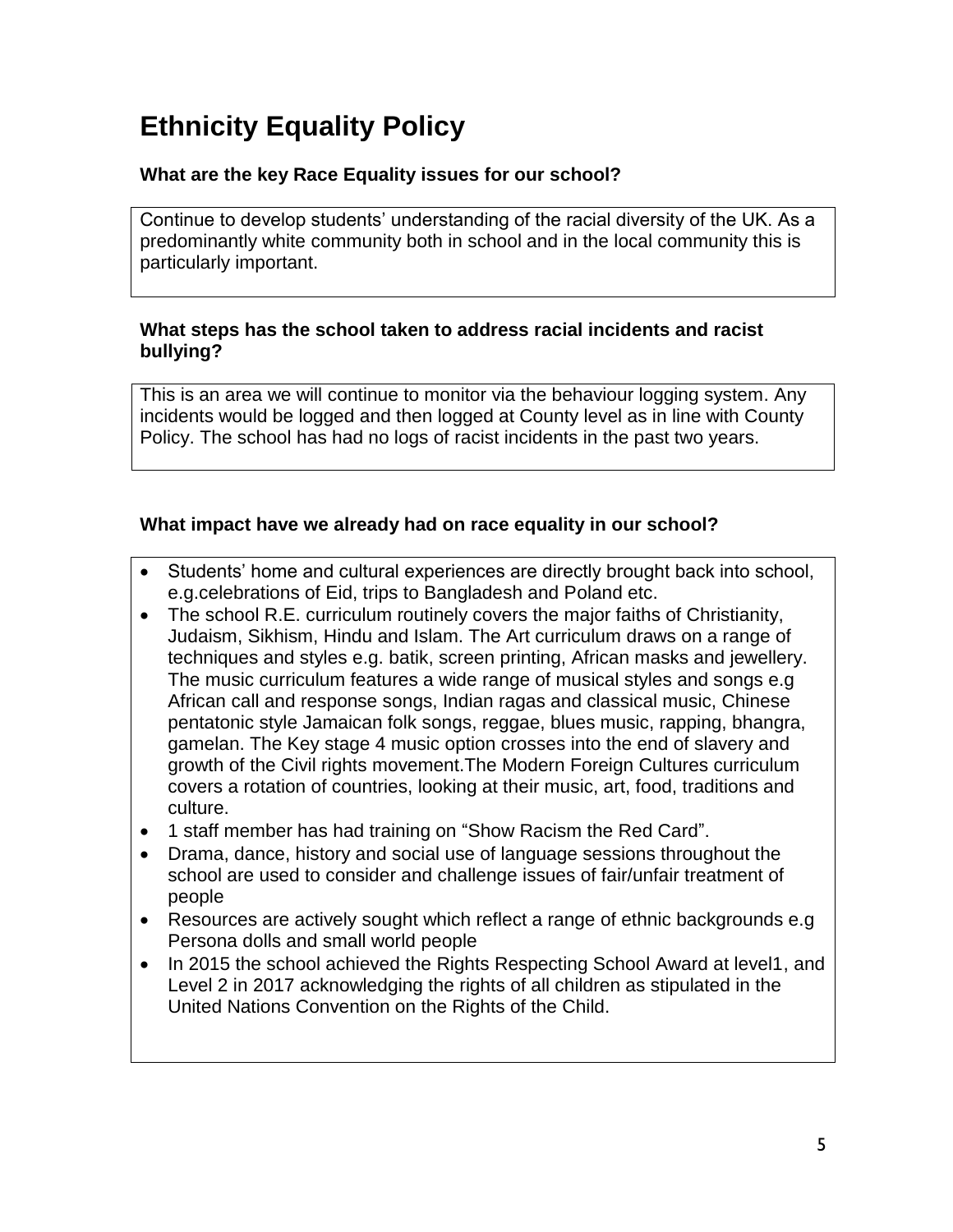# **Disability Equality Policy**

### **Social and medical models of disability**

One of our key goals is to challenge the view that the inequality faced by disabled people is down to their medical 'problems'.

The medical model has fed negative stereotypes held by non-disabled people such as:

- Focusing only on what a person cannot do.
- Making assumptions about what is best for the disabled person.
- Thinking that disabled people lack intelligence.
- Feeling embarrassed among disabled people.
- Bullying and harassing disabled people.



The social model focuses on the social environment and how it causes some people to be disabled:

**Badly Designed Buildings** Hypocrisy No Parking Spaces **Segregated Education** Poverty and low Income Lack of Enablers



*With thanks to Stockton-on-Tees for diagram*

### **What is a disability and how many disabled people are there in the UK?**

Disability is any condition that affects a person in their day to day life. This can happen suddenly, for example as a result of an accident, or gradually as a result of a condition such as arthritis.

In the Disability Discrimination Act (DDA) this is called an impairment. The DDA now recognises around 400 impairments including:

- Mobility impairments (requiring aids such as sticks or wheelchairs to move about).
- Sensory impairments (hearing or sight loss).
- Mental ill health (including depression, stress, Alzheimer's disease and schizophrenia).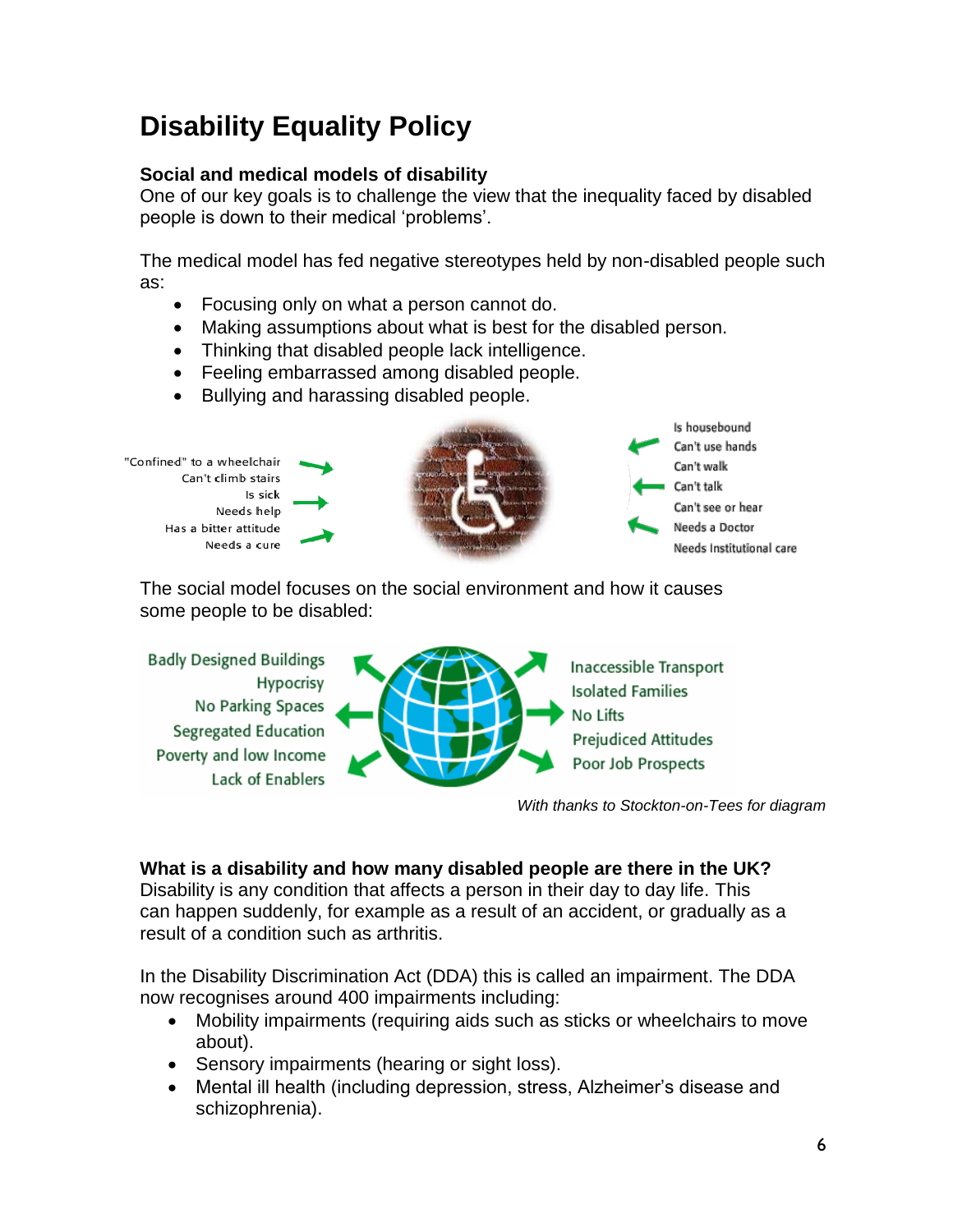- Cognitive developmental impairments (including learning disabilities, dyslexia, and autism).
- Muscular impairments (including spinal injuries).
- Asthma
- Cancer
- HIV/AIDS
- Phobias
- **•** Arthritis
- Acquired brain injuries.

### **Reasonable adjustments**

The school is required to improve access to the curriculum, our buildings and our other services to disabled people. This also means that we need to take a proactive stance and anticipate what we may need in the future for disabled users.

The school has previously identified areas for development as part of its consultation regarding the DDA. The three key areas are Access to the Curriculum, access to the Physical Environment and Access to Information. The action plans relating to each area cover the school Access Plan, and will subsequently be incorporated as sub-strands within the Single Equality Duty action plan . Other relevant documents are the School Improvement Plan and Staff Handbook

### **Recruitment and Retention of disabled staff**

Our school welcomes a diverse workforce and we wish for an ethos where potential and existing staff feel able to disclose any impairment that they have. This is not just for data collection purposes, but in order for the school to make any reasonable adjustments for this member of staff. All disclosures will be treated sensitively and confidentially.

### **Disability and special educational needs**

Not all pupils who are defined as disabled will have special educational needs. For example, those with severe asthma or diabetes may not have SEN but may have rights under the DDA. Similarly, not all children with SEN will be defined as having a disability.

### **What are the key issues for our school?**

- Ensuring extra-curricular clubs, residential trips and other educational visits provide opportunities from which all pupils can benefit, and providing specific further activities if required.
- Ongoing review of external accreditation opportunities at 14-19 to ensure equality across the ability range.
- Ensure pupils with profound and multiple needs, and others who continue to make very slow academic progress receive differentiated input within lessons, and a timetable to suit their needs.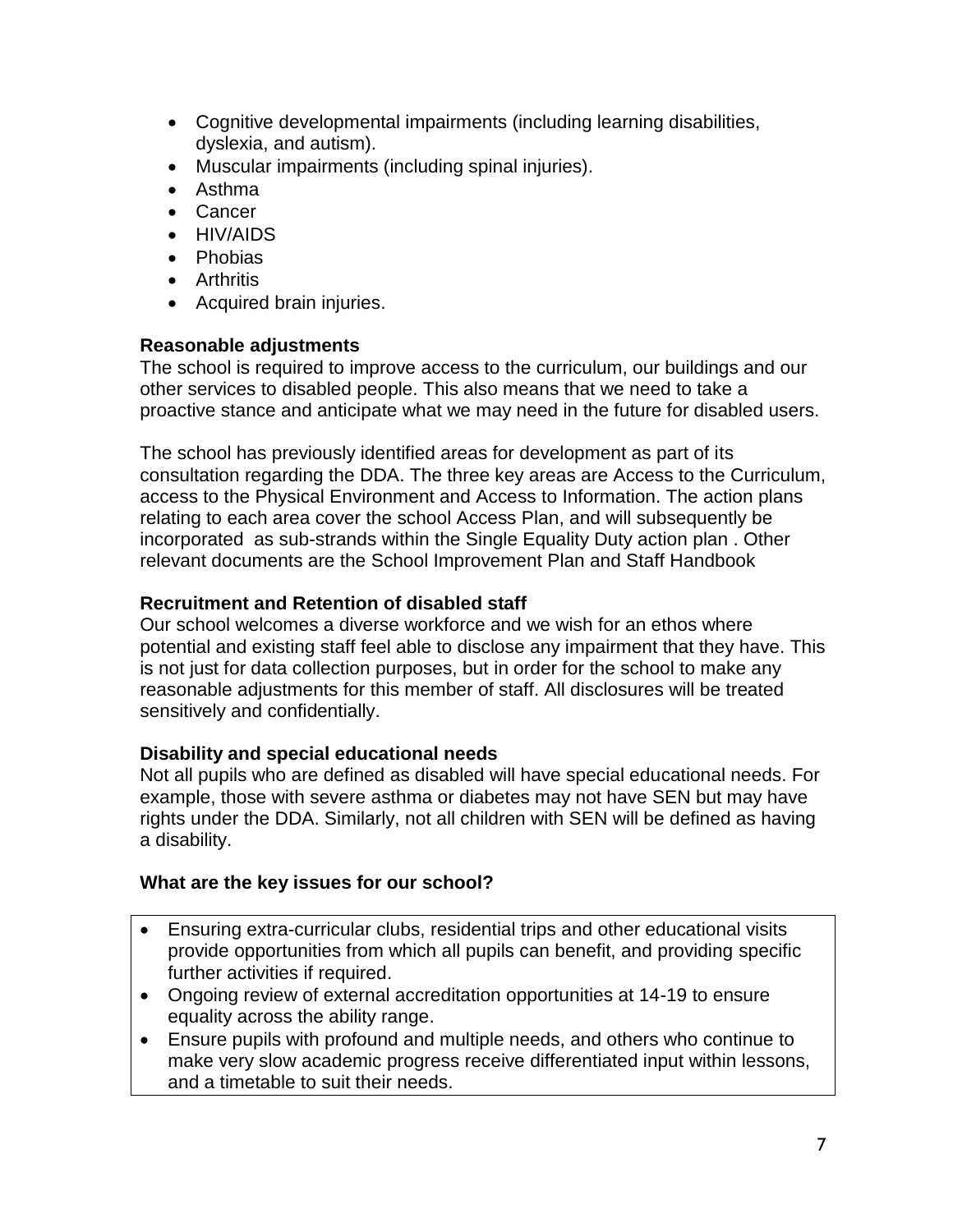Developing consistent use of strategies which support the communication of students with autism.

### **What is our school's performance on Disability and attainment?**

- The performance of all pupils is rigorously monitored each term. There is an expectation that all pupils will meet or exceed expected progress across a wide range of indicators.
- The school uses individualised assessment schemes which are custom designed to allow the progress of different pupils to be recognised e.g. Sandgate Steps, Progression Pathway, SCERTs.

#### **What steps has our school taken to address incidents bullying against disabled people or that promote stigma about disability?**

Staff completed detailed behaviour logs regarding any incidents of concern. These are analysed on a weekly basis by SLT.

### **What impact have we already had on disability equality in our school?**

- The school promotes its work and that of its pupils through its website, the school facebook site, and the local press to present positive images of what can be achieved by children and young people with special educational needs and disabilities.
- Projects are regularly held between Sandgate and QKS students to complete work together challenging sterotypes and breaking down barriers.
- Our curriculum involves significant work outside the confines of the school, within the local community and further afield, and this enables our community to become aware of what our pupils can do and achieve
- Our KS4 and KS5 classes, due to extend to KS3 in due course, are colocated with the Queen Katherine comprehensive school, and this enables a huge community of young people to become aware of the needs and similarities of pupils with special educational needs and disabilities**.**

### **Gender Equality Policy**

### **What is gender?**

Gender refers to the social construction of female and male identity, rather than biological differences between men and women. It includes the ways in which those differences, whether real or perceived, have been valued and used to classify women and men and to assign roles and expectations to them. Gender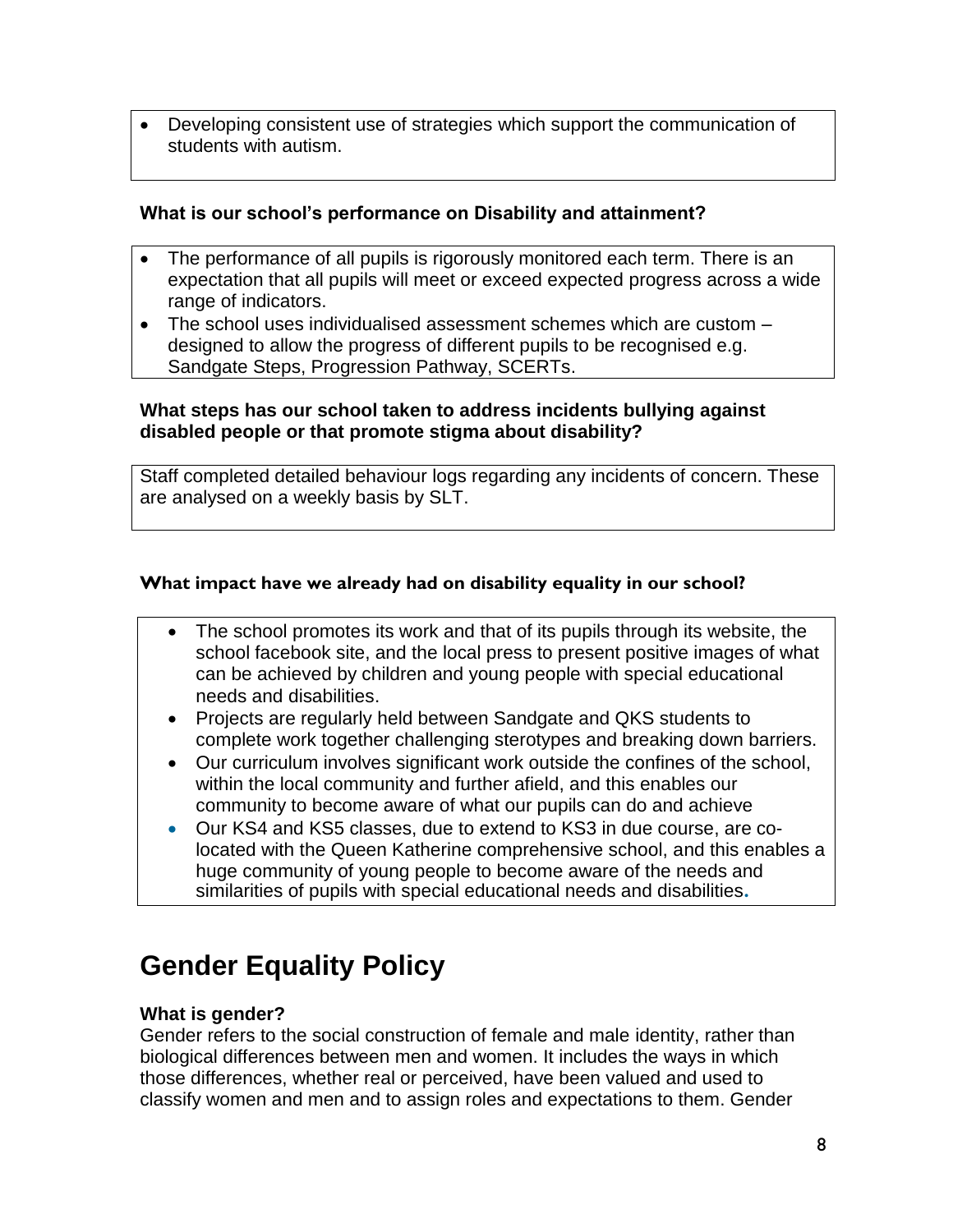identity is not always fixed and the Gender Equality Duty urges us to have due regard to the needs of transgender people.

Gender has a major influence on the ways in which boys and girls perceive themselves in terms of their identities, their aspirations for their future, and their expectations about how people should treat them. In Cumbria there are a number of persistent gender inequalities which could be influenced positively by a school adopting a conscious Gender Equality policy. These include:

- Attitudes towards domestic and sexual violence.
- Reduction of gender segregation in employment
- Reduction of gender gaps in attainment and reduction of gender preferences for specific subjects.
- Development of healthy lifestyles that prevent future health risks that males and females are likely to suffer from in later life.

### **What are the key issues for our school?**

In some classes there are only 1 or 2 girls. It is important that classes timetable activities and cover curricular areas relevant to the range of pupils, and also facilitate cross-gender friendships to avoid social isolation.

Some pupils bring to school assumptions about the relative merits of different types of work, based on gender stereotyping.

#### **What impact have we already had on gender equality in our school?**

- There is more positive male to female balance than in many other special schools.
- The school seeks to overcome gender stereotyping through allocation of class tasks, consideration of stereotypical roles during work-related learning, and encouraging boys and girls to participate in whatever the curriculum has to offer (e.g boys respond well to dance and food preparation, girls to sports)
- Sexist bullying and use of sexist derogatory language, is not tolerated at Sandgate School, and if it were identified it would be dealt with in an effective and consistent manner by staff, with other staff made aware of the need to be vigilant through our whole school staff meetings.
- Boys and girls attainment are monitored through the school pupil progress tracking system. All pupils are expected to achieve that of which they are capable, whatever the subject/curriculum area.
- Boys and girls are encouraged to develop a diversity of role models, and in sex and relationship education older pupils address issues of sexual violence and gender inequality.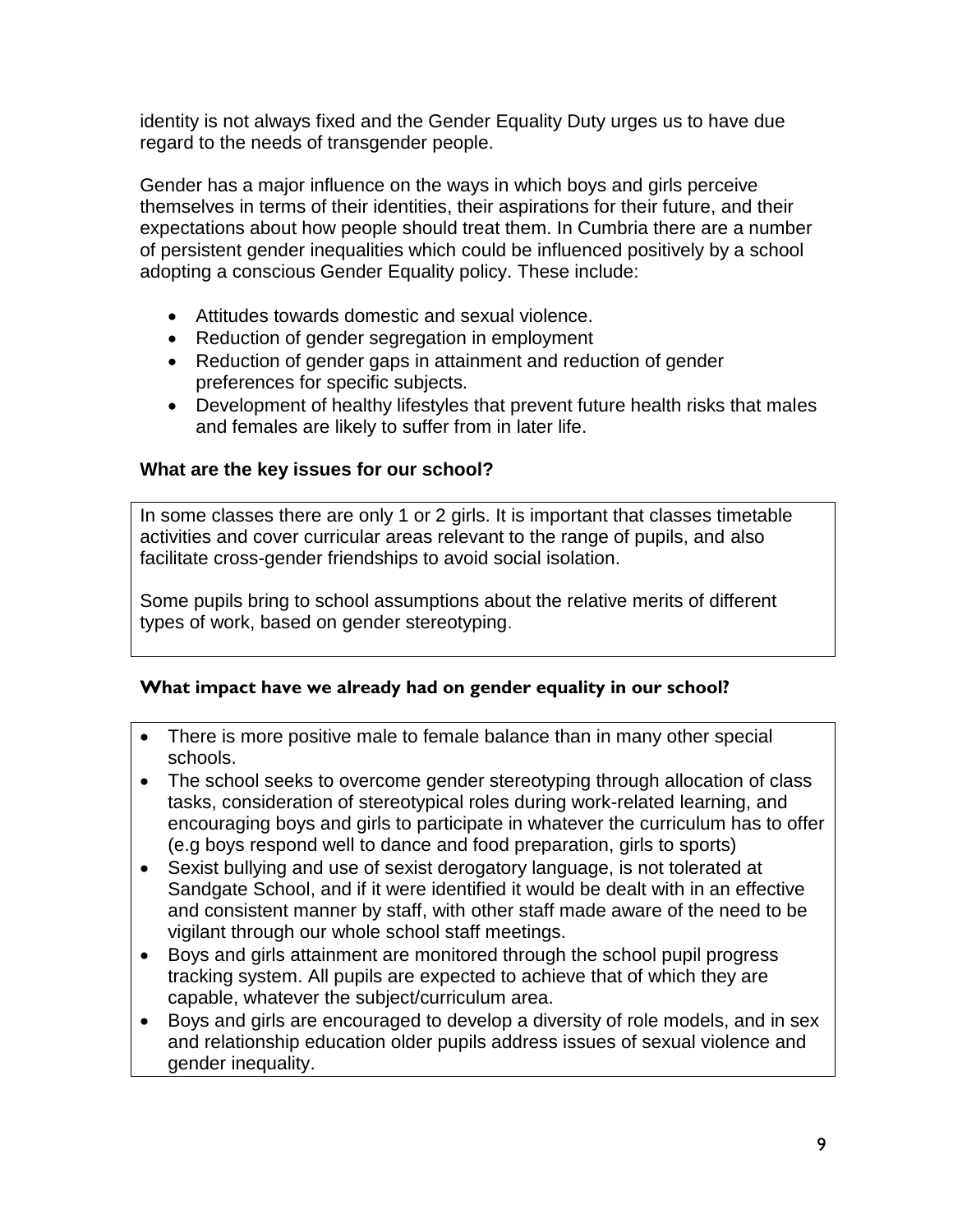### **Sexual Orientation Equality Policy (Including Transgender)**

Approximately 3% of the population are Lesbian, Gay or Bisexual. In Cumbria this is about 15,000 people. Developing an inclusive approach to understanding Sexual Orientation and Gender Reassignment is critical to achieving Equality.

Lesbian, Gay and Bisexual young people have the same needs as all other young people - they want to feel safe, included and are able to fulfill their potential. The whole school should be involved in creating an atmosphere where everyone feels they can be themselves.

### **Homophobic bullying**

Stonewall's 2007 research *[The School Report](http://www.stonewall.org.uk/at_school/education_for_all/quick_links/education_resources/4004.asp)* found that almost two thirds of lesbian, gay and bisexual young people experience homophobic bullying in Britain's schools and 98 per cent hear phrases like 'That's so gay' or 'You're so gay'. School staff should also be aware of the consequences and what they can do. Stonewall's guide on *[Challenging homophobic language](http://www.stonewall.org.uk/at_school/education_for_all/quick_links/education_resources/4006.asp)* and [guidance](http://www.stonewall.org.uk/at_school/education_for_all/quick_links/education_resources/4005.asp)

### **Lesbian, gay and bisexual issues in the curriculum**

The most effective way to prevent homophobic bullying and to ensure Lesbian, Gay and Bisexual young feel included and have the information they need to stay safe, is making the curriculum inclusive of Lesbian, Gay and Bisexual issues.

Stonewall's 2009 report *[The Teachers' Report](http://www.stonewall.org.uk/at_school/education_for_all/quick_links/education_resources/4003.asp)* found that more than nine in ten secondary school teachers say Lesbian and Gay issues should be addressed in schools.

#### **What are the key issues for our school?**

Pupils developing confidence in exploring and expressing their sexual identity.

#### **What steps has the school taken to address homophobic bullying or language and behaviour to reduce homophobia in society?**

- RRSA Level 2 accreditation promoting rights, responsibilities and respect for all.
- British Values education programme of assemblies
- Same sex relations are covered within the sex and relationships education curriculum.
- Union noticeboard publications/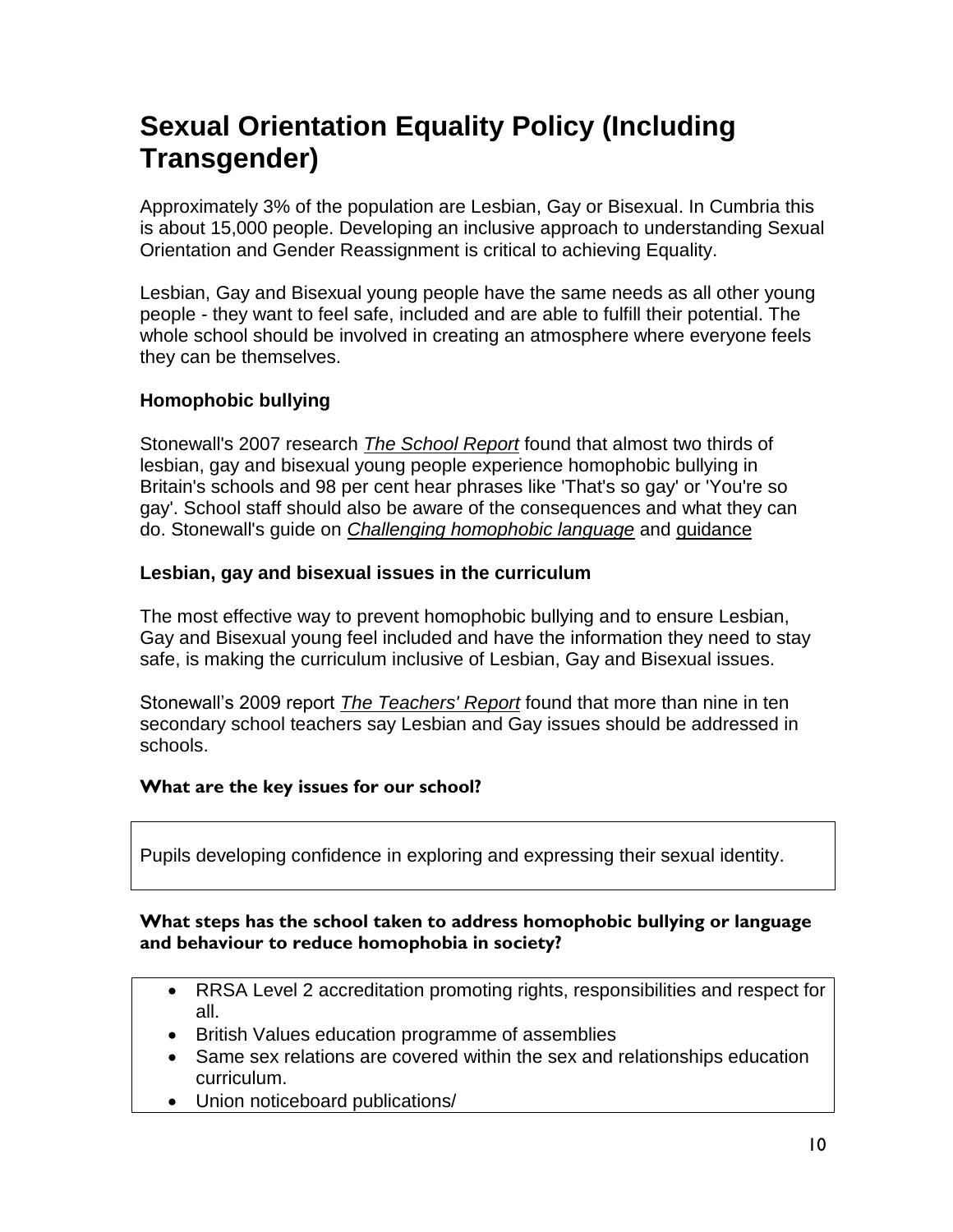- No homophobic incidents have been reported.
- CPD on So Safe and LGBT

#### **What impact have we already had on addressing Sexual Orientation and Equality in our school?**

- Training already given on LGBT awareness has expanded the knowledge of staff in this area.
- One staff member is on the Northern Organising Forum for LGBT+ and attends training.
- Staff have attended Cumbria Pride events.
- School flew the Pride flag.
- Any staff who were considering Gender Reassignment would receive specific support from the school utilising best-practice guidance in relation to related issues.

# **Age Equality Policy**

The Equality Act protects people from unfair treatment on the grounds of age. In terms of the school population, the Equality Act recognises that people aged below 16 can be treated differently and the Act is aimed at unfair treatment that is not justified by the policies of the school. This has particular application to staff employment policies.

There may be cases where a pupil's prime carers are teenagers, young adults, or grand parents, and that age equality can apply to norms and expectations that parents fit a standardised age group.

### **What are the key issues for our school?**

Some of the siblings of our pupils are identified as young carers, some could be identified as such, and staff should be aware of the needs of the wider range of young people within the family.

Ensuring our young people are aware of their age-related rights eg voting.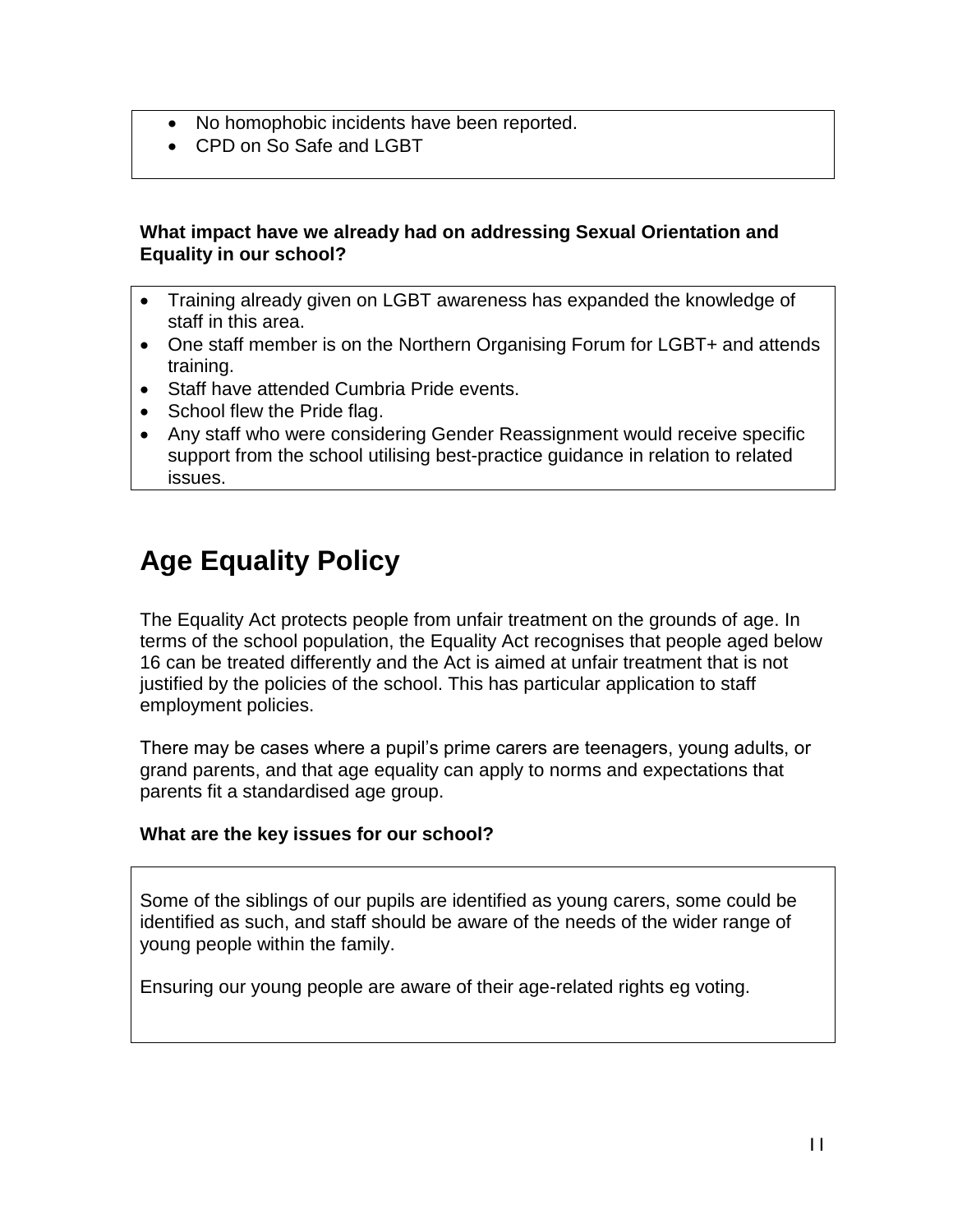### **What impact have we already had on age equality in our school?**

Younger children are involved in decisions affecting them through the Student Council.

Requests for part-time working (which tend to be made by older staff, although not exclusively), are viewed positively, although the governors will have due regard to the balance of staff when considering such requests.

CPD opportunities are available to all staff, regardless of their career stage or age.

### **Religion/Belief Equality Policy**

The Equality Act recognises that Religion and Belief as a Protected Characteristic. Whether a school is denominational or not, every school is bound by the Public Sector Equality Duty in terms of its treatment of pupils, families and staff.

All policies need to ensure that they do not treat any person unfairly on the grounds of their Religion and Belief, and that where a person belongs to a religious minority, their faith is taken into account.

The policy also needs to treat atheists and agnostics on an equal footing to people who profess a faith. Also schools need to consider faith in relation to the curriculum.

#### **What are the key issues for our school?**

The majority of pupils' families identify as C of E or no professed faith. Staff must be aware of the specific needs of children and their families where families, for example, are Jehovahs Witnesses, or Muslim.

#### **What impact have we already had on religion/belief equality in our school?**

- Whenever the curriculum features faith and religion, or this arises owing to celebrations occurring at specific times of the year, staff present a balanced view at all times, and support pupils to unpick any unhelpful stereotypes should these be expressed.
- The school is flexible in meeting the needs of different faith groups, for example allowing exceptional leave for Eid celebrations, adapting the lyrics of the school prayer to include a Jehovah's Witness.
- Teaching aids promote awareness of the world's main faith groups.
- In class discussions, fair treatment is given to pupils who express no faith.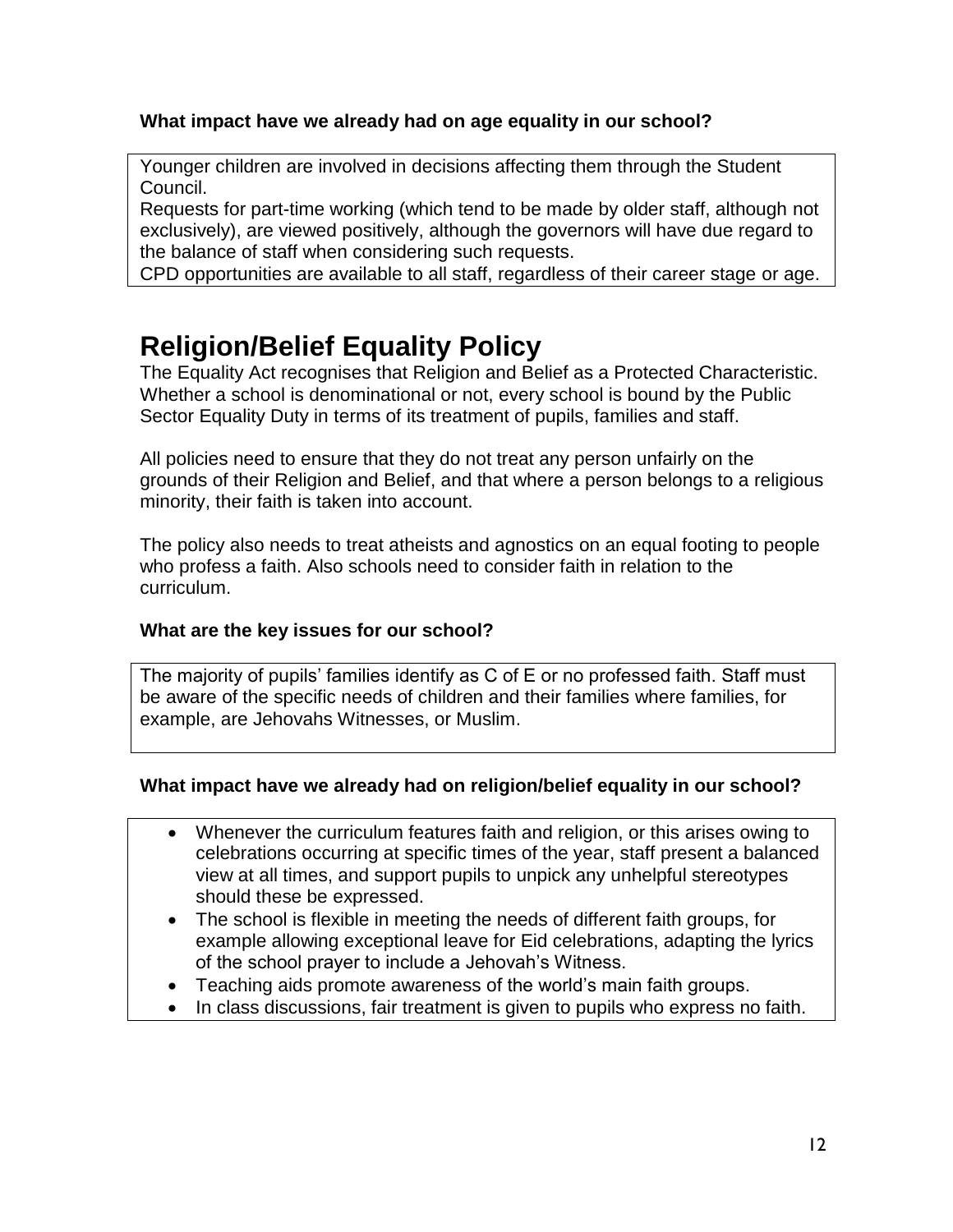### **Pregnancy and Maternity**

The Equality Act recognises that Pregnancy and Maternity is a Protected Characteristic. Every school is bound by the Public Sector Equality Duty in terms of its treatment of pupils, families and staff.

It is important to ensure that all policies do not treat any person unfairly who is pregnant or who has recently given birth and that the person is not discriminated on those grounds.

In the case of a school, no pupil will be discriminated against purely on the grounds of pregnancy. Up to 18 calendar weeks authorised absence period may be given immediately before and after the birth in order to ensure that the student is reintegrated into education as quickly as possible.

Female members of staff are already covered under existing employment legislation.

#### **What are the key issues for our school?**

That no pupil should be discriminated against because she has been pregnant, or if she has given birth and the baby was still born (as long as this was at least 24 week before the expected due date). The female pupil is protected against unfavourable treatment within a 26 week period from the birth of the baby and this includes any discriminatory behaviour because she is breast feeding.

This relates to both indirect and indirect discrimination.

### **What provision do we already have in place for female pupils who are pregnant or have maternity needs within our school?**

The school has no experience of pregnancy of an existing pupil. However, should this ever be the case in future, the following principles would be adhered to: Quick re-integration to school Support to pupil and parents through the school pastoral system

Sign-posting to services in the community which can support the family Personalisation of the timetable for the pupil

### **Good Relations Policy**

This has now been incorporated into the Public Sector Equality Act as a Duty to Foster Good relations between people who share a Protected Characteristic and people who do not.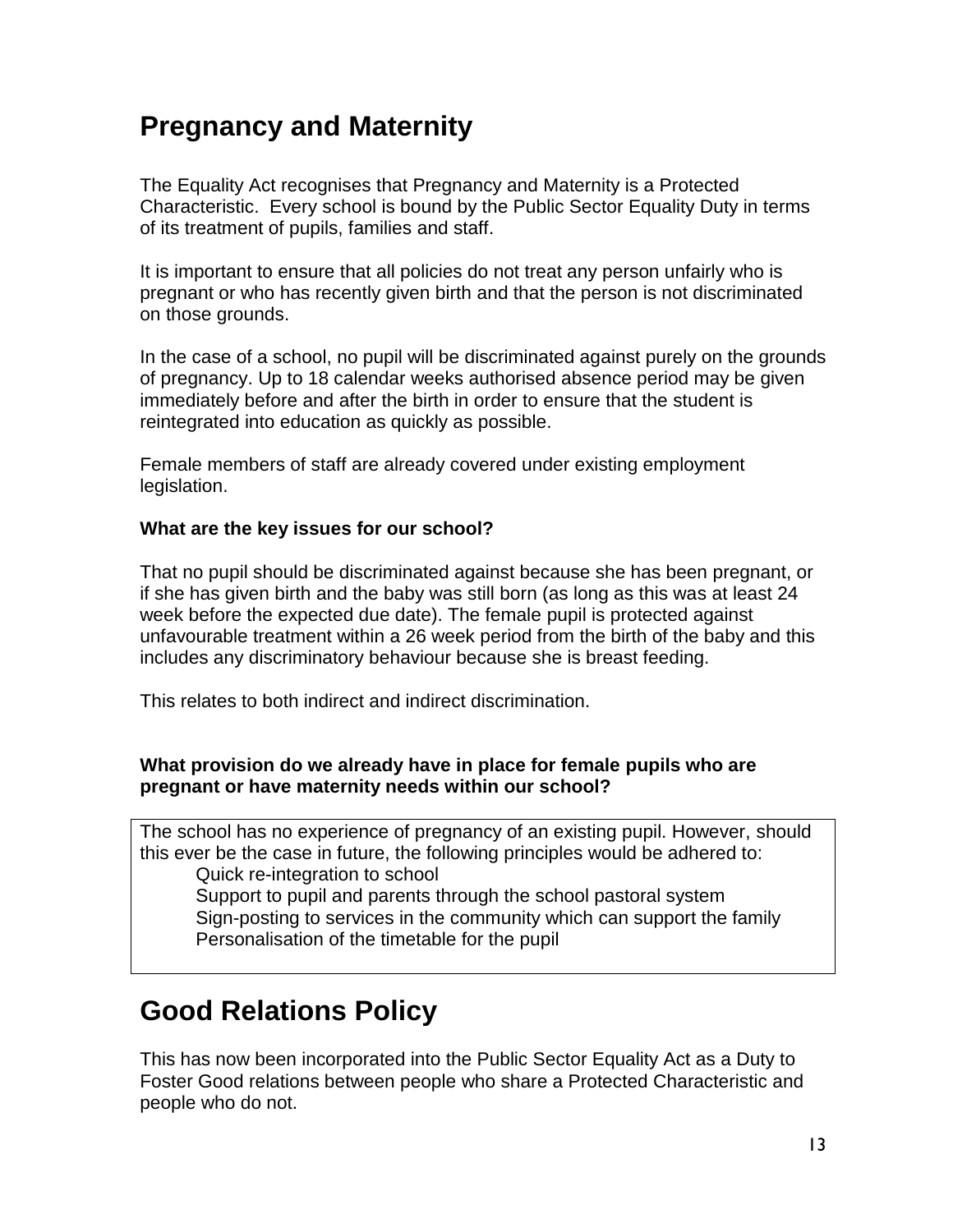### **What is meant by good relations?**

Good relations between people from different backgrounds exist when:

- There is a common vision and sense of belonging for all communities
- The diversity of backgrounds and circumstances are appreciated and valued
- Similar life opportunities are available to all
- Strong and positive relationships exist and continue to be developed in schools and our communities
- There is a coherent and robust policy on all types of bullying, along with specific measures to address bullying related to identity.

### **Schools and their communities**

Good community relationships have to be owned by all organisations and community groups if it is to be effective. Schools belong to many different communities. Our school's communities include:

- the *school community* our pupils, their families, school staff, school governors, users of the school's facilities
- the *local community* our school in its geographical community and the people who live or work in the area
- the *UK community* we are by definition part of this
- the *global community* formed by EU and international links
- the *Sandgate at QKS community* our pupils are part of the Queen Katherine community of students
- the *Kendal Collaborative Partnership community* local schools working together for the good of all pupils within the area

### **What are the key issues for our school?**

Ensure our community knows of the work of the school, views it positively and approaches to school for support are met

### **What impact have we already had on community cohesion in our school?**

#### **Teaching, learning and curriculum**

- Promoting shared values
- Building pupils' understanding of their own identity and the diversity around them
- Having high expectations of all pupils
- Skilling pupils to challenge prejudice, discrimination and stereotyping
- Running a café in the community
- Assemblies which emphasise both individuality and commonality
- Global citizenship within the curriculum